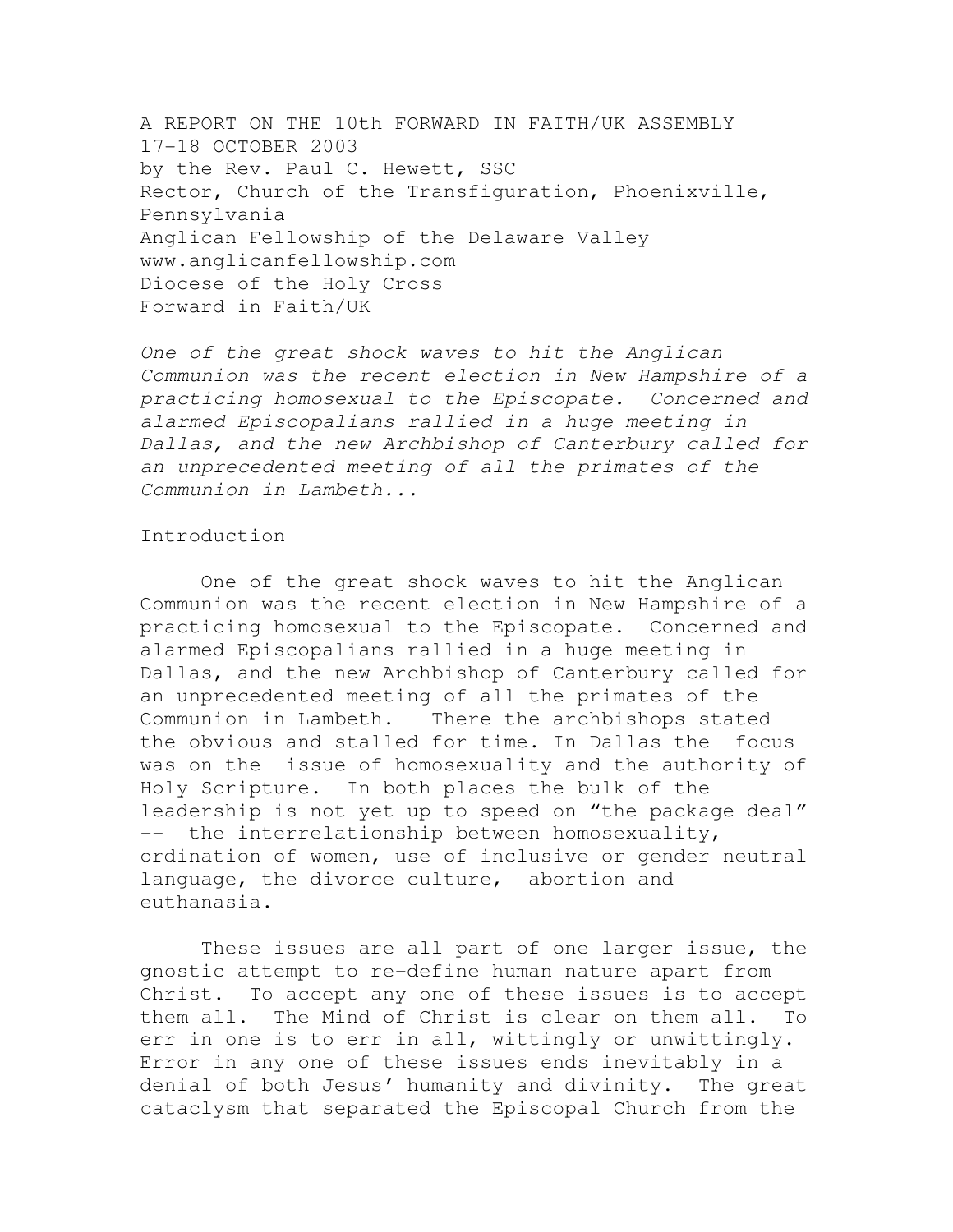Catholic Faith and turned it into a gnostic sect was the ordination of women in 1976. Many conservative Episcopalians have not even started to play catch-up with this catastrophe in apostolic order. To move towards and embrace orthodoxy, all of us must go into deeper repentance.

 On the heels of the Dallas and Lambeth meetings, we gathered in London for the Forward in Faith – UK Assembly. FiF/UK is a ten year old energetic, unified and well-led movement that has identified the root problem and is working steadily toward a new free province in the Church of England…a province that will include Wales and Scotland, and be networked closely with the orthodox remnants in the rest of the Anglican Communion, in Scandinavia, and with the Continuum in the United States. The ultimate convergence point is Rome and Orthodoxy, in the consensus of the undivided Church of the first millennium. We are the bearers of a precious heritage, a gift for the Body, which need not be lost by absorption, with provision for selfgovernance such as the Orthodox will require.

A new province in the British Isles, to be enacted in law, must pass the hurdles of both the General Synod and Parliament. Failing this there are many bishops, clergy and laity who will do what we did in the United States after 1976. The legislation for the province will be presented in tandem with the legislation for the consecration of women bishops, not that far down the road, and the prospect for passage for the new province is good. In the meantime the committees on theological, legal and financial issues are busily at work. FiF/UK has built up an impressive head of steam and is gaining both speed and momentum.

### The International Meeting

 Every year the delegates from the United States, Australia, Norway and Sweden report on their progress. For years we had hoped that the delegation from the United States, once a thin thread, could be turned into a rope, a cable and then a bridge. This was the year that 19 delegates came from the United States, 17 of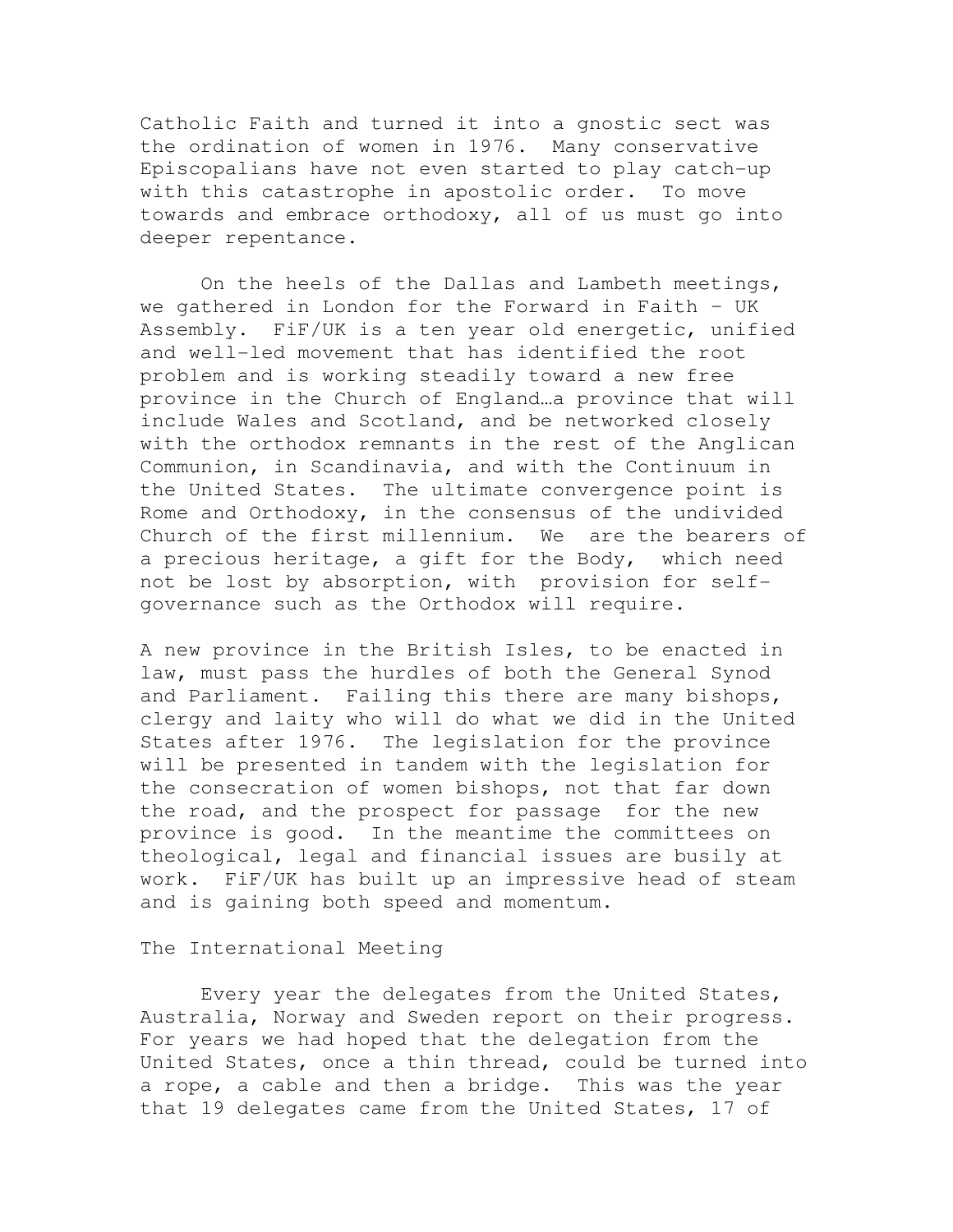them from the Diocese of the Holy Cross, whose Bishop, Robert Waggener, reported that we seek to be a catalyst for the formation of one province in the United States for orthodox Episcopalians who share FiF/UK's convergence point: the consensus of the undivided Church of the first millennium. All the traditionalist jurisdictions in the United States have slipped in one critical area: the standard of marriage for bishops. Might bishops have annulments? It is essential that we stand for catholic order in every one of the issues before us in today's culture of divorce and death.

 Bishop Waggener was able to spend a week in England both before and after the Assembly, to meet with much of the leadership of FiF/UK, to get a feel for the Mother Church, understand the workings of FiF/UK, share our own experiences, intensify our networking and advance our unity in the United States. A special thanks goes to Canon David Wastie, who, together with Canon Geoffrey Neal, organized much of the Bishop's itinerary.

 Fr. Roald Flemestad from the Nordic Catholic Church in Norway, under the oversight of Bishop Thaddeus Peplowski of the Polish National Catholic Church, reported on their growth, and recent purchase of a new church building. Fr. Göran Beijer from Sweden gave an update on this year's proclamation of the Missionary Province, an outgrowth of the Free Synod, to set up more koinonias, advance the cause of orthodox theological training and ensure orthodox episcopal oversight for the future.

### The Assembly

 We worked our way through the housekeeping and resolutions and then heard Fr. David Moyer's report on Forward in Faith/North America and the situation at Good Shepherd, Rosemont, and St. James the Less, Philadelphia. He and Archbishop John Hepworth of the Traditional Anglican Communion (TAC) had just been in Rome, and would be returning to Rome after the Assembly, to lay some more groundwork for the days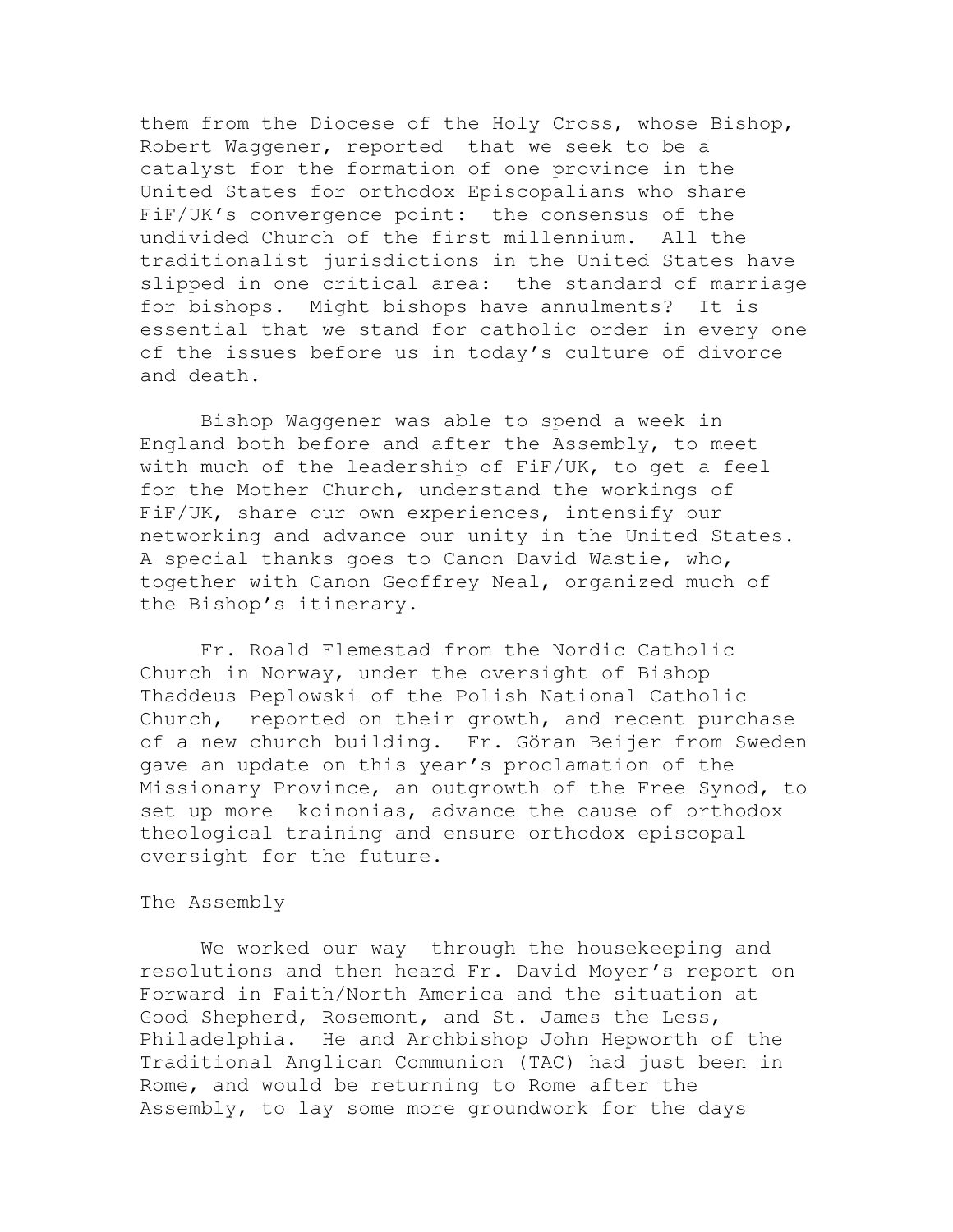ahead. Fr. Moyer attended the Institution of the new cardinals in Rome, which included Philadelphia's new cardinal.

 It was good to see religious from at least four orders: the Franciscans, Sisters of St. Margaret, Society of St. John the Evangelist and Sister Gerd from Sweden. Their experience of the life of prayer is essential to our stability.

 Bp. John Broadhurst, the Chairman of FiF/UK and Bishop of Fulham, gave his address, and was warmly thanked for his, and the FiF/UK Council's, superb leadership. Bp. Broadhurst works with five flying bishops who look after what could be called "protodioceses," that are further subdivided into regional deaneries. Sitting here in Phoenixville, Pennsylvania, one has to really appreciate the truly imaginative and thorough work of the FiF Council and priests like Fr. Geoffrey Kirk, traveling tirelessly throughout the UK to explain how necessary this new province is.

 Bp Robert Ladds, SSC, of Whitby, finished up with a moving devotional address on the theme of sacrifice, from Cain and Abel to Jesus' Perfect Sacrifice, and His Resurrection. The great Pontifical Eucharist on Saturday, the Feast of St. Luke, was celebrated at Christ the King, Gordon Square with perhaps nine bishops and twenty priests concelebrating, and many hundreds of clergy and laity in the Congregation. Three regional deans were installed.

## Further Networking

 That evening the Waggeners and Canon Geoffrey Neal and I went to the home of Tony and Sheila Kilmister for dinner, where we were joined by Bryan and Beryl Parkin. Tony is a past president of the Prayer Book Society, and Bryan is a churchwarden at nearby St. Peter's, Bushey Heath. On Sunday morning we went to the 8 and 9:30 am Masses at St. Peter's, about 25 miles northwest of central London. Bp. Waggener gave an address and afterwards it was good to see how grateful the people are to meet Anglicans from overseas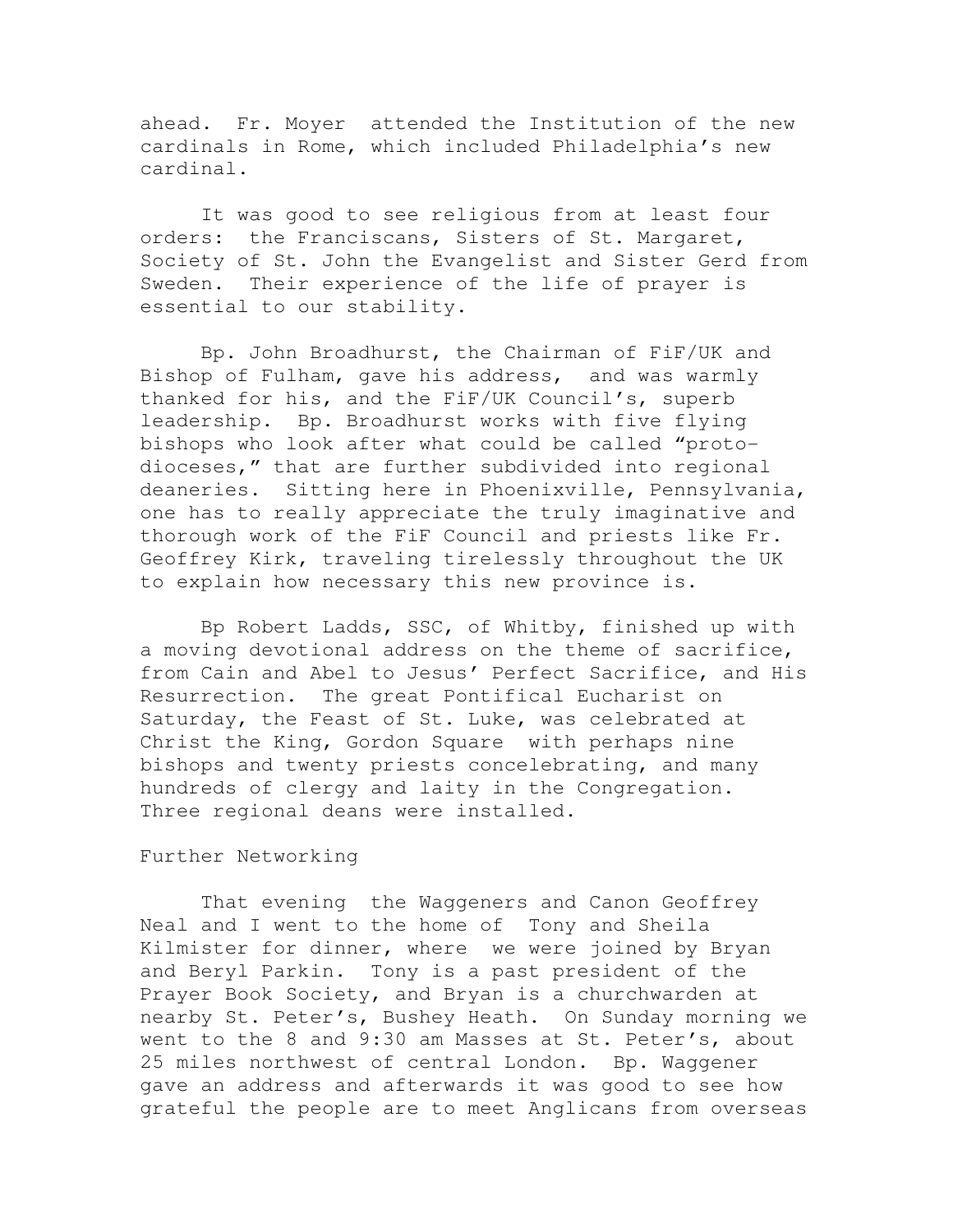who want to link up. Our Sunday dinner was at Bryan and Beryl's home, and that evening we visited St. Alban's Cathedral, to venerate England's proto-martyr at his Shrine.

 By Monday some of our American delegates were spreading out on various sightseeing jaunts, and I accompanied the Waggeners' on a tour of Canterbury Cathedral and the Shrine of St. Thomas a Becket. On Tuesday I celebrated the Eucharist for a contingent of the Church Army, and was treated afterwards, with Fr. Geoffrey, to an extraordinary dinner, prepared by Sisters Ruth and Iris. Fr. Geoffrey is filling in at St. Peter's. One of the early founders of FiF/UK, he is now the Regional Dean of the Ouse Deanery and the priest who in 1998, while working with us in Virginia, gave the needed encouragement to build a bridge with FiF/UK. On Wednesday, very early, Deacon John Richards and I made our way to Heathrow, courtesy of John and Lynda Lang of St. Peter's.

#### Conclusions

1. The Prayer Book Societies, in the UK and the US, might consider not only preserving our liturgical tradition, but proposing the groundwork for principles of revision. For example, rather than re-working existing revisions like the American Book of '79 (a rather mechanical approach to a deeply flawed book) we should use the organic approach of seeing our Liturgy as a snowball rolling down a hill, accumulating snow from every elevation on the hill. We want to incorporate elements from every period of our history.

2. We must recognize the importance of the Religious Life in any new province in the US.

3. Just as FiF/UK has brought a Roman Catholic and an Orthodox theologian onto the committee to draft theological position papers, so we ought in the US to do the same, as we build the new province.

4. In the US, the Diocese of the Holy Cross will offer itself as a catalyst in the formation of this new